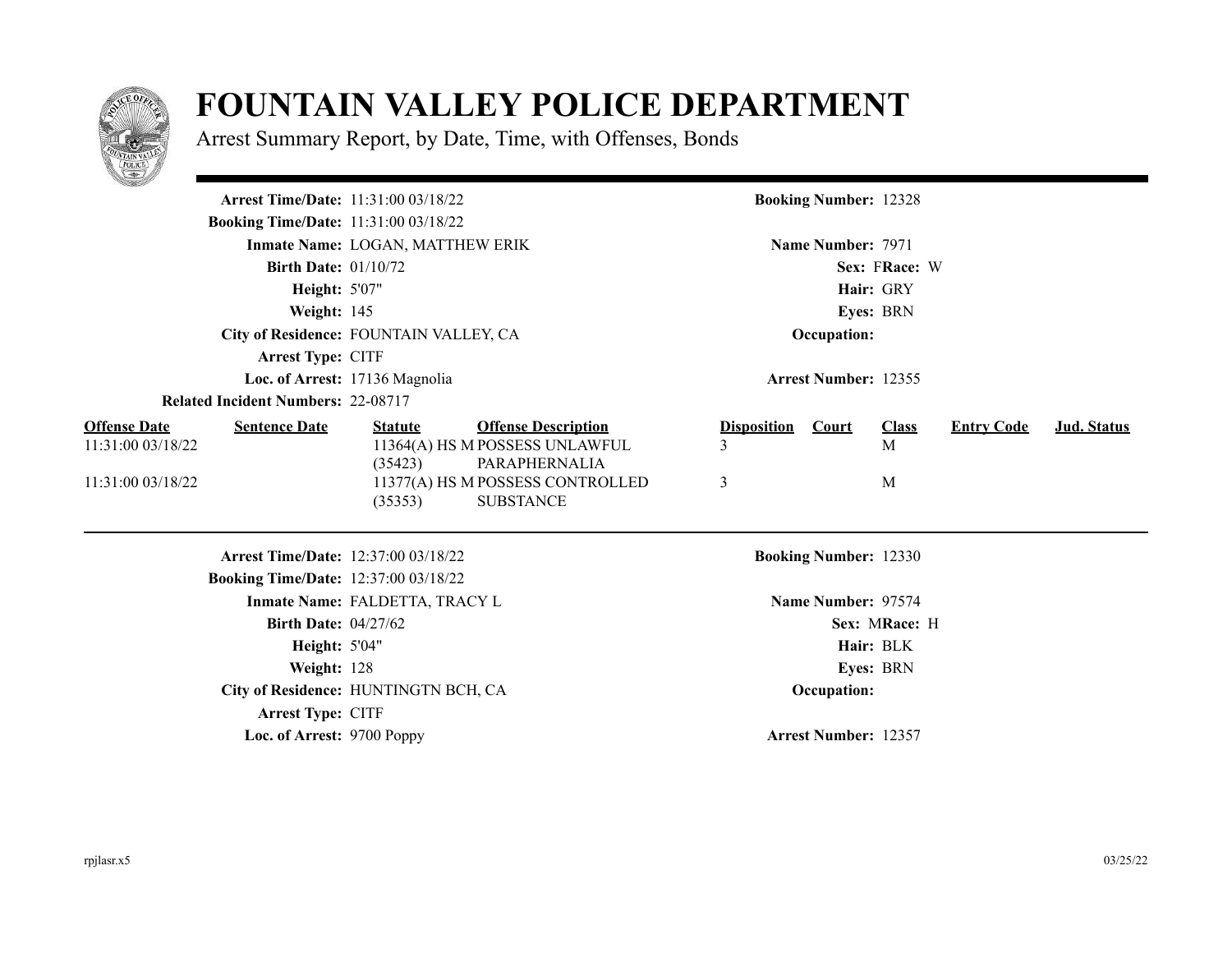|                                          | <b>Related Incident Numbers: 22-08730</b>   |                                       |                                                                                                      |                         |                              |                   |                   |             |
|------------------------------------------|---------------------------------------------|---------------------------------------|------------------------------------------------------------------------------------------------------|-------------------------|------------------------------|-------------------|-------------------|-------------|
| <b>Offense Date</b><br>12:37:00 03/18/22 | <b>Sentence Date</b>                        | <b>Statute</b><br>242 PC M<br>(13048) | <b>Offense Description</b><br><b>BATTERY ON PERSON</b>                                               | <b>Disposition</b><br>3 | <b>Court</b>                 | <b>Class</b><br>M | <b>Entry Code</b> | Jud. Status |
|                                          | <b>Arrest Time/Date: 23:00:00 03/18/22</b>  |                                       |                                                                                                      |                         | <b>Booking Number: 12327</b> |                   |                   |             |
|                                          | <b>Booking Time/Date: 23:00:00 03/18/22</b> |                                       |                                                                                                      |                         |                              |                   |                   |             |
|                                          |                                             | Inmate Name: ARRIAZA, STEVE GUILLERMO |                                                                                                      |                         | Name Number: 97584           |                   |                   |             |
|                                          | <b>Birth Date: 11/20/02</b>                 |                                       |                                                                                                      |                         |                              | Sex: MRace: H     |                   |             |
|                                          | <b>Height: 5'04"</b>                        |                                       |                                                                                                      |                         |                              | Hair: BLK         |                   |             |
|                                          | Weight: 128                                 |                                       |                                                                                                      |                         |                              | Eyes: BRN         |                   |             |
|                                          | City of Residence: SANTA ANA, CA            |                                       |                                                                                                      |                         | Occupation:                  |                   |                   |             |
|                                          | <b>Arrest Type: BOOK</b>                    |                                       |                                                                                                      |                         |                              |                   |                   |             |
|                                          | Loc. of Arrest: 11701 Edinger               |                                       |                                                                                                      |                         | <b>Arrest Number: 12354</b>  |                   |                   |             |
|                                          | <b>Related Incident Numbers: 22-08802</b>   |                                       |                                                                                                      |                         |                              |                   |                   |             |
| <b>Offense Date</b><br>00:29:00 03/19/22 | <b>Sentence Date</b>                        | <b>Statute</b><br>(52568)             | <b>Offense Description</b><br>25800(A) PC F CARRY LOADED FIREARM WITH 4<br>INTENT TO COMMIT A FELONY | <b>Disposition</b>      | <b>Court</b>                 | <b>Class</b><br>F | <b>Entry Code</b> | Jud. Status |
| 00:29:00 03/19/22                        |                                             | (35408)                               | 381C(B) PC M SELL NITROUS OXIDE TO<br>PERSON UNDER 18                                                | 3                       |                              | M                 |                   |             |
| 00:29:00 03/19/22                        |                                             | <b>TIME</b>                           | Record for Time Tracking Only                                                                        |                         |                              |                   |                   | <b>OUT</b>  |
|                                          | <b>Arrest Time/Date: 23:02:00 03/18/22</b>  |                                       |                                                                                                      |                         | <b>Booking Number: 12335</b> |                   |                   |             |
|                                          | <b>Booking Time/Date: 23:02:00 03/18/22</b> |                                       |                                                                                                      |                         |                              |                   |                   |             |
|                                          |                                             | Inmate Name: ARRIAZA, STEVE GUILLERMO |                                                                                                      |                         | Name Number: 97584           |                   |                   |             |
|                                          | <b>Birth Date: 11/20/02</b>                 |                                       |                                                                                                      |                         |                              | Sex: MRace: H     |                   |             |
|                                          | <b>Height: 5'05"</b>                        |                                       |                                                                                                      |                         |                              | Hair: BLK         |                   |             |
|                                          | Weight: 120                                 |                                       |                                                                                                      |                         |                              | Eves: BRN         |                   |             |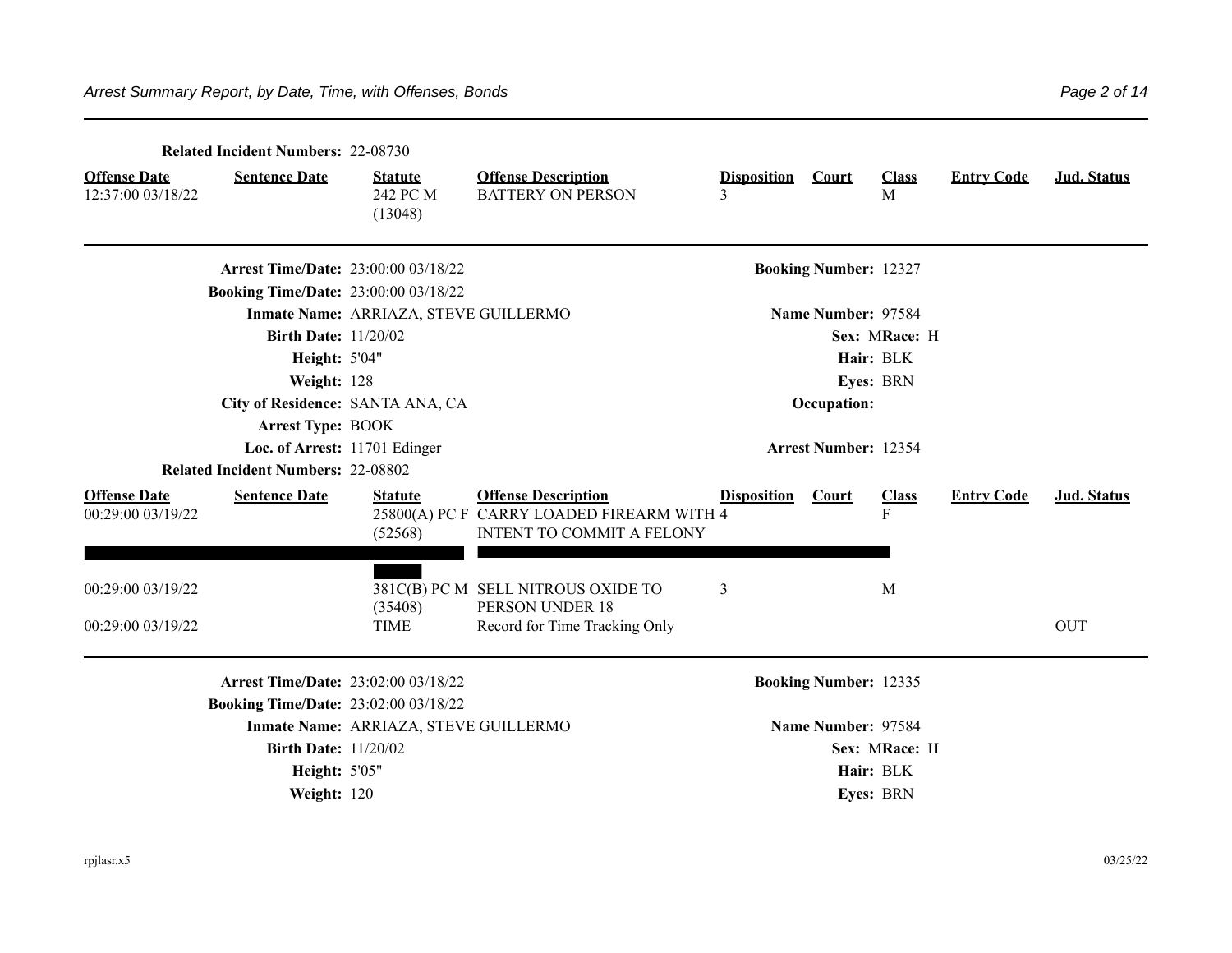|                                          | City of Residence: SANTA ANA, CA<br>Arrest Type: BOOK<br>Loc. of Arrest: 11701 Edinger |                                                |                                                       |                        | Occupation:<br><b>Arrest Number: 12362</b> |                              |                   |             |
|------------------------------------------|----------------------------------------------------------------------------------------|------------------------------------------------|-------------------------------------------------------|------------------------|--------------------------------------------|------------------------------|-------------------|-------------|
|                                          | <b>Related Incident Numbers: 22-08802</b>                                              |                                                |                                                       |                        |                                            |                              |                   |             |
| <b>Offense Date</b><br>23:02:00 03/18/02 | <b>Sentence Date</b>                                                                   | <b>Statute</b><br><b>WARRANT</b><br><b>NFV</b> | <b>Offense Description</b><br>NON FV WARRANT (FELONY) | Disposition Court<br>2 |                                            | <b>Class</b><br>$\mathbf{O}$ | <b>Entry Code</b> | Jud. Status |
|                                          |                                                                                        |                                                |                                                       |                        |                                            |                              |                   |             |
|                                          |                                                                                        |                                                |                                                       |                        |                                            |                              |                   |             |
|                                          |                                                                                        |                                                |                                                       |                        |                                            |                              |                   |             |
|                                          |                                                                                        |                                                |                                                       |                        |                                            |                              |                   |             |
|                                          |                                                                                        |                                                |                                                       |                        |                                            |                              |                   |             |
|                                          |                                                                                        |                                                |                                                       |                        |                                            |                              |                   |             |
|                                          | <b>Arrest Time/Date: 03:01:27 03/19/22</b>                                             |                                                |                                                       |                        | <b>Booking Number: 12325</b>               |                              |                   |             |
|                                          | <b>Booking Time/Date: 03:01:27 03/19/22</b>                                            |                                                |                                                       |                        |                                            |                              |                   |             |
|                                          |                                                                                        | Inmate Name: GEORGE, JEREMY JOSEPH             |                                                       |                        | Name Number: 97585                         |                              |                   |             |
|                                          | <b>Birth Date: 07/06/82</b>                                                            |                                                |                                                       |                        |                                            | Sex: FRace: W                |                   |             |
|                                          | Height: '"                                                                             |                                                |                                                       |                        | Hair:                                      |                              |                   |             |
|                                          | Weight: 0                                                                              |                                                |                                                       |                        | Eyes:                                      |                              |                   |             |
|                                          | City of Residence: ENUMCLAW, WA                                                        |                                                |                                                       |                        | Occupation:                                |                              |                   |             |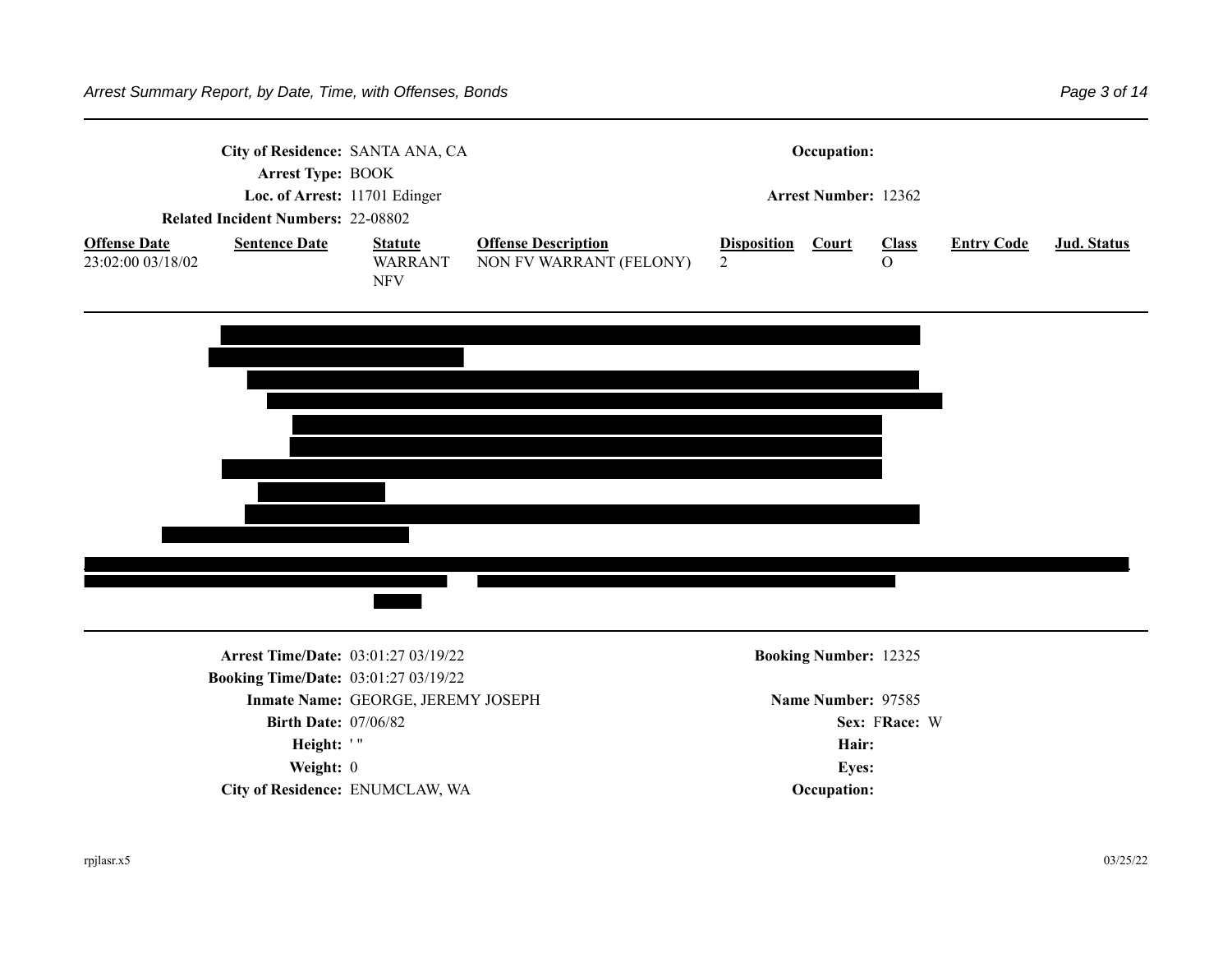|                                          | Arrest Type: CITF<br><b>Related Incident Numbers: 22-08791</b> | Loc. of Arrest: HARBOR/EDINGER        |                                                                               |                    | <b>Arrest Number: 12352</b>  |                   |                   |                    |
|------------------------------------------|----------------------------------------------------------------|---------------------------------------|-------------------------------------------------------------------------------|--------------------|------------------------------|-------------------|-------------------|--------------------|
| <b>Offense Date</b><br>21:08:08 03/18/22 | <b>Sentence Date</b>                                           | <b>Statute</b><br>466 PC M<br>(22012) | <b>Offense Description</b><br>POSSESS/ETC BURGLARY TOOLS                      | <b>Disposition</b> | Court                        | <b>Class</b><br>M | <b>Entry Code</b> | Jud. Status        |
| 21:08:08 03/18/22                        |                                                                | 496(A) PC M<br>(28024)                | RECEIVE/ETC KNOWN STOLEN<br><b>PROPERTY</b>                                   |                    |                              | M                 |                   |                    |
|                                          | <b>Arrest Time/Date: 03:03:57 03/19/22</b>                     |                                       |                                                                               |                    | <b>Booking Number: 12326</b> |                   |                   |                    |
|                                          | <b>Booking Time/Date: 03:03:57 03/19/22</b>                    | Inmate Name: BRONS, SIMONE            |                                                                               |                    | Name Number: 97586           |                   |                   |                    |
|                                          | <b>Birth Date: 02/11/87</b>                                    |                                       |                                                                               |                    |                              | Sex: MRace:       |                   |                    |
|                                          | Height: 5'11"                                                  |                                       |                                                                               |                    |                              | Hair: BRN         |                   |                    |
|                                          | Weight: 175                                                    |                                       |                                                                               |                    |                              | Eyes: BRN         |                   |                    |
|                                          | City of Residence: ENUMCLAW, WA                                |                                       |                                                                               |                    | Occupation:                  |                   |                   |                    |
|                                          | Arrest Type: CITF                                              |                                       |                                                                               |                    |                              |                   |                   |                    |
|                                          |                                                                | Loc. of Arrest: HARBOR/EDINGER        |                                                                               |                    | <b>Arrest Number: 12353</b>  |                   |                   |                    |
|                                          | <b>Related Incident Numbers: 22-08791</b>                      |                                       |                                                                               |                    |                              |                   |                   |                    |
| <b>Offense Date</b><br>21:08:08 03/18/22 | <b>Sentence Date</b>                                           | <b>Statute</b><br>(35423)             | <b>Offense Description</b><br>11364(A) HS M POSSESS UNLAWFUL<br>PARAPHERNALIA | <b>Disposition</b> | Court                        | <b>Class</b><br>M | <b>Entry Code</b> | <b>Jud. Status</b> |
| 21:08:08 03/18/22                        |                                                                | (35353)                               | 11377(A) HS M POSSESS CONTROLLED<br><b>SUBSTANCE</b>                          |                    |                              | M                 |                   |                    |
|                                          | <b>Arrest Time/Date: 19:16:00 03/19/22</b>                     |                                       |                                                                               |                    | <b>Booking Number: 12340</b> |                   |                   |                    |
|                                          | <b>Booking Time/Date: 18:44:32 03/19/22</b>                    |                                       |                                                                               |                    |                              |                   |                   |                    |
|                                          |                                                                | Inmate Name: OLIVA, CARLOS ALBERTO    |                                                                               |                    | Name Number: 96952           |                   |                   |                    |
|                                          | <b>Birth Date: 11/15/74</b>                                    |                                       |                                                                               |                    |                              | Sex: FRace: W     |                   |                    |
|                                          | Height: 5'03"                                                  |                                       |                                                                               |                    |                              | Hair: BRO         |                   |                    |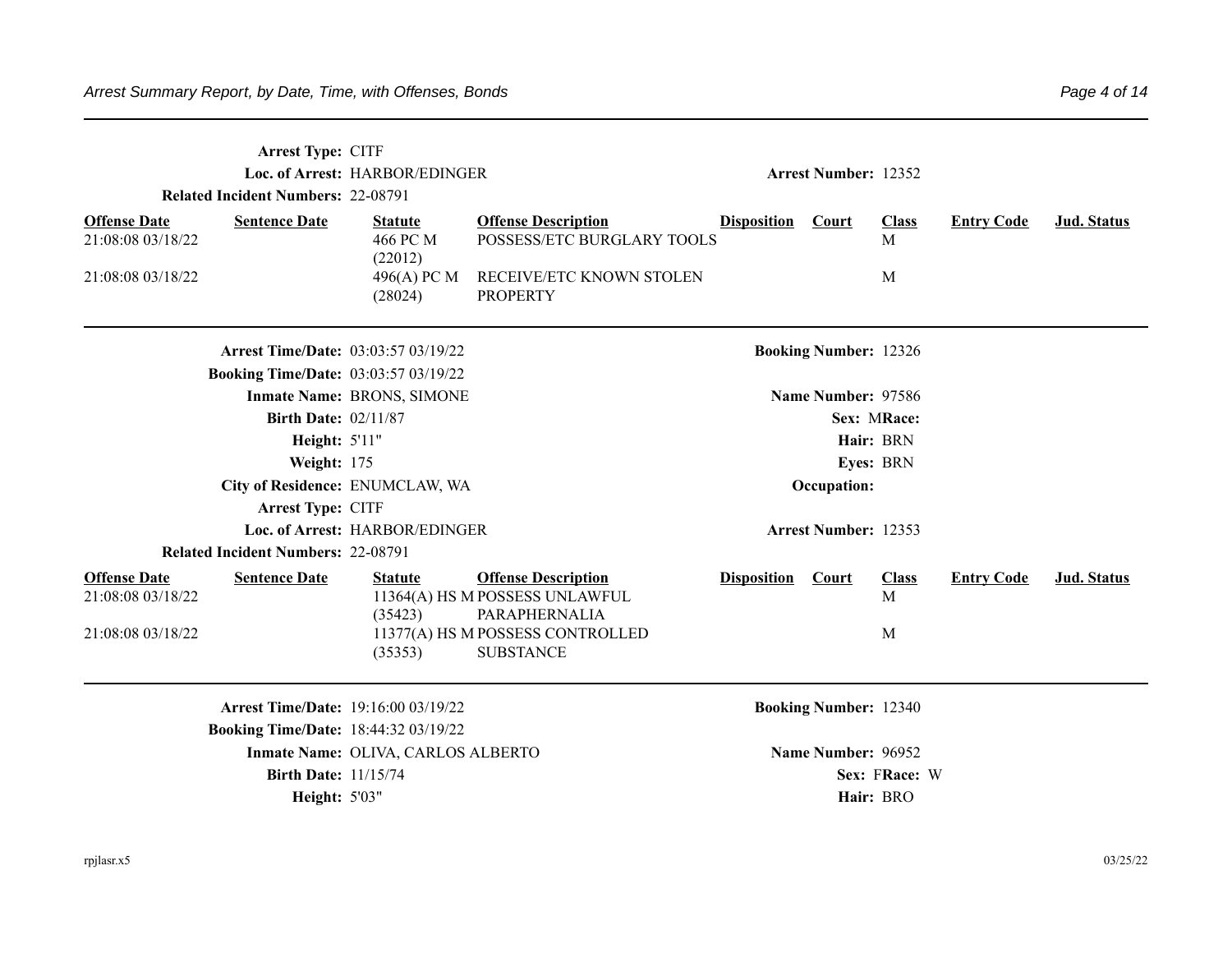| Weight: 115<br><b>Arrest Type: BOOK</b>                          | City of Residence: HUNTINGTN BCH, CA<br>Loc. of Arrest: 17101 Bushard                |                                                                               |                                                | Occupation:                  | Eyes: BLU                  |                   |             |
|------------------------------------------------------------------|--------------------------------------------------------------------------------------|-------------------------------------------------------------------------------|------------------------------------------------|------------------------------|----------------------------|-------------------|-------------|
| <b>Related Incident Numbers: 22-08895</b>                        |                                                                                      |                                                                               |                                                | <b>Arrest Number: 12367</b>  |                            |                   |             |
| <b>Offense Date</b><br><b>Sentence Date</b><br>19:16:00 03/19/22 | <b>Statute</b><br><b>WARRANT</b><br>NFV (MISD)                                       | <b>Offense Description</b><br>NON FV WARRANT (MISD)                           | <b>Disposition</b><br>$\overline{\mathcal{L}}$ | Court                        | <b>Class</b><br>$\Omega$   | <b>Entry Code</b> | Jud. Status |
|                                                                  | <b>Arrest Time/Date: 09:15:00 03/20/22</b>                                           |                                                                               |                                                | <b>Booking Number: 12331</b> |                            |                   |             |
|                                                                  | <b>Booking Time/Date: 09:15:00 03/20/22</b><br>Inmate Name: HILLER, MALISSA VICTORIA |                                                                               |                                                | Name Number: 63376           |                            |                   |             |
|                                                                  | <b>Birth Date: 01/27/96</b><br><b>Height: 6'03"</b>                                  |                                                                               |                                                |                              | Sex: MRace: W<br>Hair: BRN |                   |             |
|                                                                  | Weight: 200                                                                          |                                                                               |                                                |                              | Eyes: BRN                  |                   |             |
|                                                                  | City of Residence: ORANGE, CA                                                        |                                                                               |                                                | Occupation:                  |                            |                   |             |
| Arrest Type: CITF                                                |                                                                                      |                                                                               |                                                |                              |                            |                   |             |
|                                                                  | Loc. of Arrest: 17966 Brookhurst                                                     |                                                                               |                                                | <b>Arrest Number: 12358</b>  |                            |                   |             |
| <b>Related Incident Numbers: 22-08934</b>                        |                                                                                      |                                                                               |                                                |                              |                            |                   |             |
| <b>Offense Date</b><br><b>Sentence Date</b><br>09:15:00 03/20/22 | <b>Statute</b><br>(35423)                                                            | <b>Offense Description</b><br>11364(A) HS M POSSESS UNLAWFUL<br>PARAPHERNALIA | <b>Disposition</b><br>3                        | <b>Court</b>                 | <b>Class</b><br>M          | <b>Entry Code</b> | Jud. Status |
|                                                                  | Arrest Time/Date: 18:28:00 03/20/22                                                  |                                                                               |                                                | <b>Booking Number: 12343</b> |                            |                   |             |
|                                                                  | <b>Booking Time/Date: 05:07:28 03/23/22</b>                                          |                                                                               |                                                |                              |                            |                   |             |
|                                                                  | Inmate Name: LANGSTON, JAMES ERICK<br><b>Birth Date: 11/19/69</b>                    |                                                                               |                                                | Name Number: 97675           | Sex: MRace: W              |                   |             |
|                                                                  | <b>Height: 6'00"</b>                                                                 |                                                                               |                                                |                              | Hair: BLN                  |                   |             |
|                                                                  | Weight: 135                                                                          |                                                                               |                                                |                              | Eyes: BLU                  |                   |             |
|                                                                  |                                                                                      |                                                                               |                                                |                              |                            |                   |             |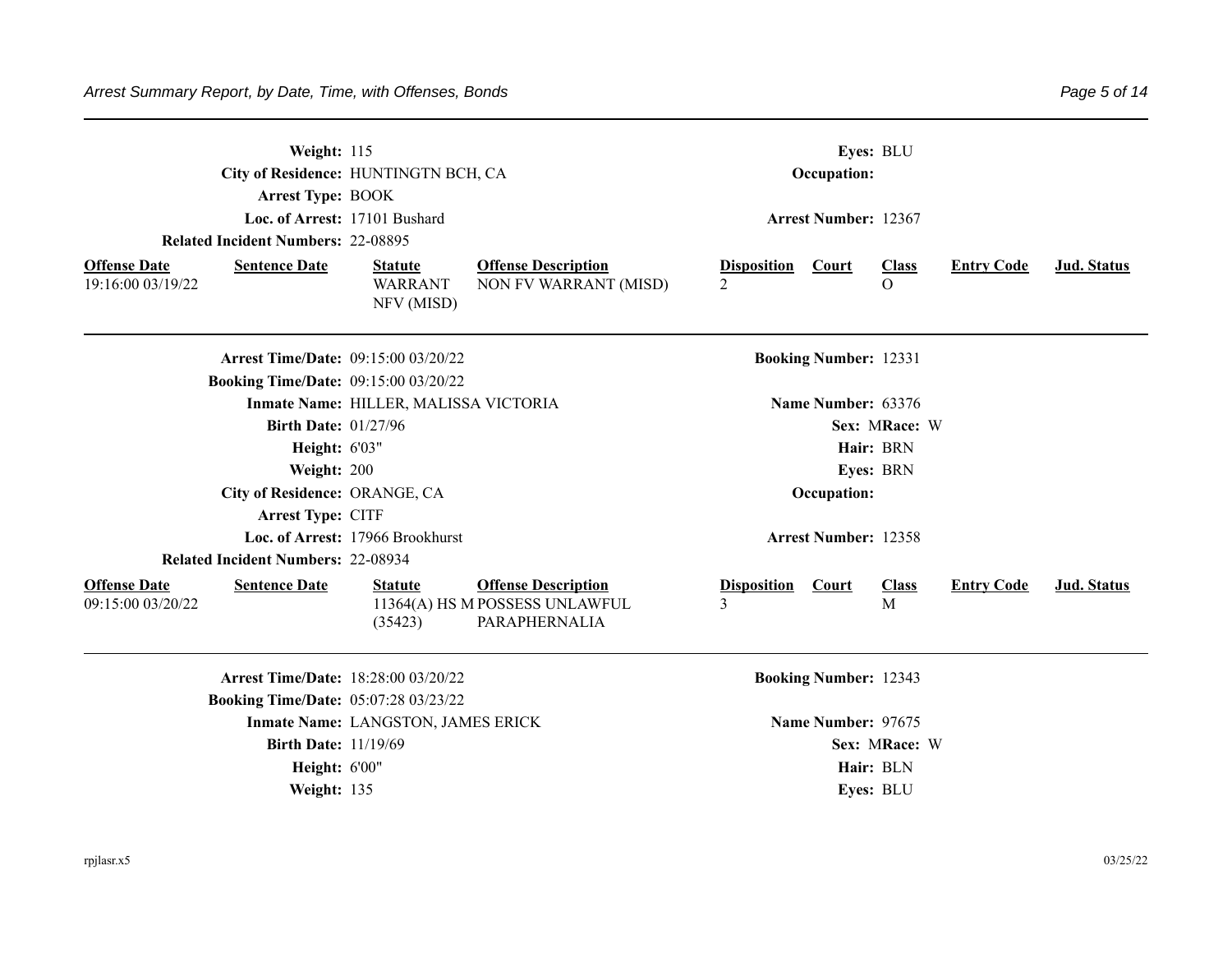|                                          | City of Residence: LAKE FOREST, CA<br>Arrest Type: CITF |                                           |                                                                               |                                     | Occupation:                  |                   |                   |                    |
|------------------------------------------|---------------------------------------------------------|-------------------------------------------|-------------------------------------------------------------------------------|-------------------------------------|------------------------------|-------------------|-------------------|--------------------|
|                                          |                                                         | Loc. of Arrest: Ellis / Mt. Langley       |                                                                               |                                     | <b>Arrest Number: 12370</b>  |                   |                   |                    |
|                                          | <b>Related Incident Numbers: 22-08973</b>               |                                           |                                                                               |                                     |                              |                   |                   |                    |
| <b>Offense Date</b><br>18:28:00 03/20/22 | <b>Sentence Date</b>                                    | <b>Statute</b><br>23152(a)                | <b>Offense Description</b><br>Driving under influence alcohol                 | <b>Disposition</b>                  | <b>Court</b>                 | <b>Class</b><br>M | <b>Entry Code</b> | Jud. Status        |
| 18:28:00 03/20/22<br>18:28:00 03/20/22   |                                                         | 23152(b)<br><b>TIME</b>                   | Drive while blood alcohol level<br>Record for Time Tracking Only              |                                     |                              | M                 |                   | <b>OUT</b>         |
|                                          | Arrest Time/Date: 18:42:00 03/20/22                     |                                           |                                                                               |                                     | <b>Booking Number: 12334</b> |                   |                   |                    |
|                                          | <b>Booking Time/Date: 18:42:00 03/20/22</b>             |                                           |                                                                               |                                     |                              |                   |                   |                    |
|                                          |                                                         | Inmate Name: FREDERICK, TREVOR RAYMOND    |                                                                               |                                     | Name Number: 6012            |                   |                   |                    |
|                                          | <b>Birth Date: 04/03/92</b>                             |                                           |                                                                               |                                     |                              | Sex: MRace: W     |                   |                    |
|                                          | <b>Height: 6'03"</b>                                    |                                           |                                                                               |                                     |                              | Hair: BRN         |                   |                    |
|                                          | Weight: 200                                             |                                           |                                                                               |                                     |                              | Eyes: GRN         |                   |                    |
|                                          | City of Residence: FOUNTAIN VALLEY, CA                  |                                           |                                                                               |                                     | Occupation:                  |                   |                   |                    |
|                                          | <b>Arrest Type: CITF</b>                                |                                           |                                                                               |                                     |                              |                   |                   |                    |
|                                          |                                                         | Loc. of Arrest: 17081 SANTA ISABEL STREET |                                                                               |                                     | <b>Arrest Number: 12361</b>  |                   |                   |                    |
|                                          | <b>Related Incident Numbers: 22-08975</b>               |                                           |                                                                               |                                     |                              |                   |                   |                    |
| <b>Offense Date</b><br>18:42:00 03/20/22 | <b>Sentence Date</b>                                    | <b>Statute</b><br>(35423)                 | <b>Offense Description</b><br>11364(A) HS M POSSESS UNLAWFUL<br>PARAPHERNALIA | <b>Disposition</b><br>$\mathcal{E}$ | <b>Court</b>                 | <b>Class</b><br>M | <b>Entry Code</b> | <b>Jud.</b> Status |
| 18:42:00 03/20/22                        |                                                         | (35353)                                   | 11377(A) HS M POSSESS CONTROLLED<br><b>SUBSTANCE</b>                          | 3                                   |                              | M                 |                   |                    |
| 18:42:00 03/20/22                        |                                                         | 647(H) PC M<br>(32082)                    | <b>DISORDERLY</b><br>CONDUCT:LOITER/ETC PRIVATE<br><b>PROPERTY</b>            | 3                                   |                              | M                 |                   |                    |

**Arrest Time/Date:** 03:53:00 03/21/22 **Booking Number:** 12333 **Booking Time/Date:** 20:07:52 03/21/22

rpjlasr.x5 03/25/22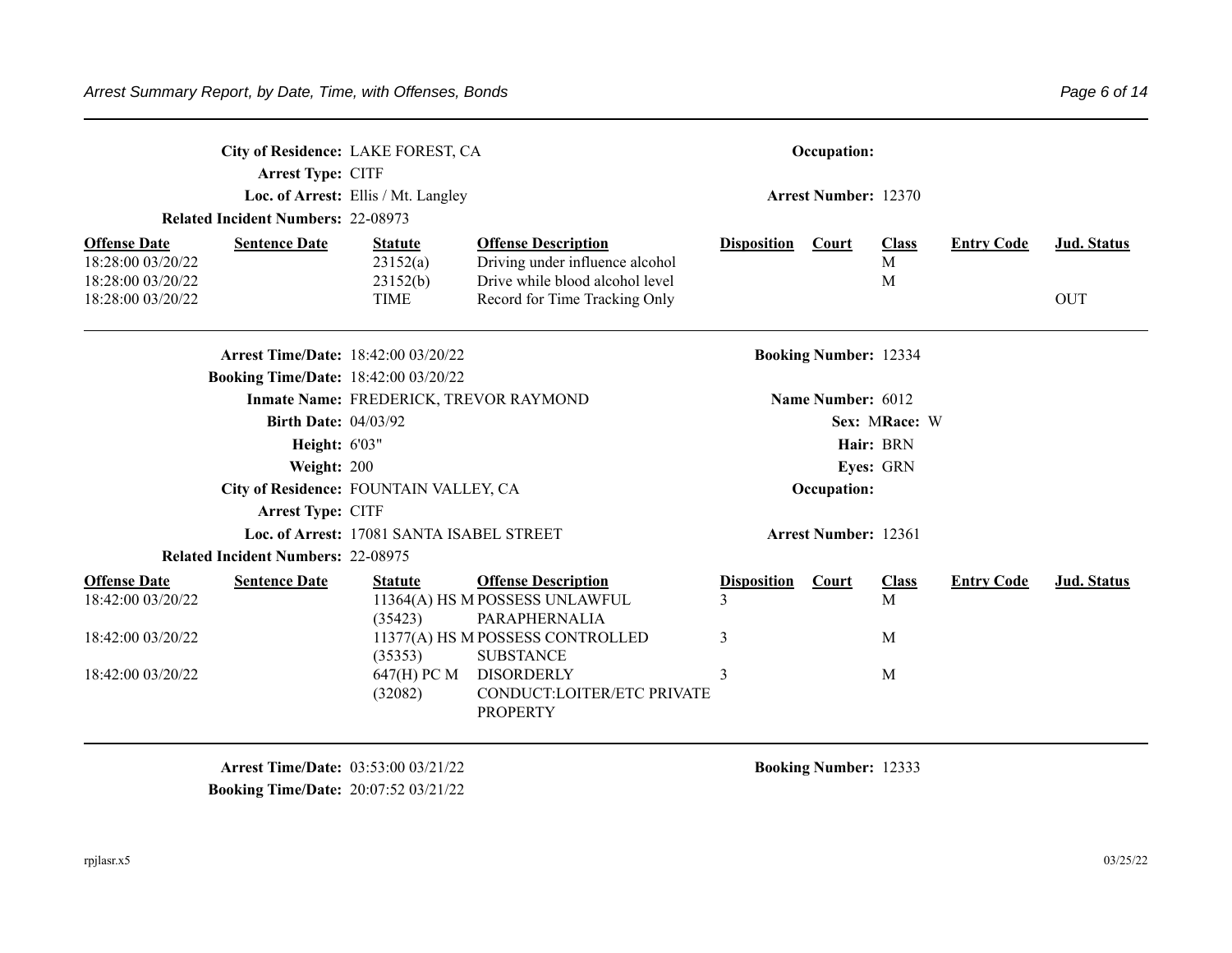|                                          |                                             | Inmate Name: PETERS, THOMAS MICHAEL            |                                                               |                         | Name Number: 83696           |                             |                   |                    |
|------------------------------------------|---------------------------------------------|------------------------------------------------|---------------------------------------------------------------|-------------------------|------------------------------|-----------------------------|-------------------|--------------------|
|                                          | <b>Birth Date: 01/27/93</b>                 |                                                |                                                               |                         |                              | Sex: FRace: W               |                   |                    |
|                                          | Height: 5'09"                               |                                                |                                                               |                         |                              | Hair: BRN                   |                   |                    |
|                                          | Weight: 175                                 |                                                |                                                               |                         |                              | Eyes: HAZ                   |                   |                    |
|                                          |                                             | City of Residence: FOUNTAIN VALLEY, CA         |                                                               |                         | Occupation:                  |                             |                   |                    |
|                                          | Arrest Type: CITF                           |                                                |                                                               |                         |                              |                             |                   |                    |
|                                          |                                             | Loc. of Arrest: LAVENDER AND SUGARLOAF         |                                                               |                         | <b>Arrest Number: 12360</b>  |                             |                   |                    |
|                                          | <b>Related Incident Numbers: 22-09008</b>   |                                                |                                                               |                         |                              |                             |                   |                    |
| <b>Offense Date</b><br>03:53:00 03/21/22 | <b>Sentence Date</b>                        | <b>Statute</b><br>23152(a)                     | <b>Offense Description</b><br>Driving under influence alcohol | <b>Disposition</b>      | <b>Court</b>                 | <b>Class</b><br>$\mathbf M$ | <b>Entry Code</b> | Jud. Status        |
|                                          |                                             |                                                |                                                               |                         |                              |                             |                   |                    |
|                                          | Arrest Time/Date: 06:11:32 03/21/22         |                                                |                                                               |                         | <b>Booking Number: 12332</b> |                             |                   |                    |
|                                          | <b>Booking Time/Date: 06:11:32 03/21/22</b> |                                                |                                                               |                         |                              |                             |                   |                    |
|                                          |                                             | Inmate Name: YEGOROVA, YELENA                  |                                                               |                         | Name Number: 97616           |                             |                   |                    |
|                                          | <b>Birth Date: 07/25/90</b>                 |                                                |                                                               |                         |                              | Sex: MRace: A               |                   |                    |
|                                          | <b>Height: 5'07"</b>                        |                                                |                                                               |                         |                              | Hair: BLK                   |                   |                    |
|                                          | Weight: 120                                 |                                                |                                                               |                         |                              | Eyes: BLK                   |                   |                    |
|                                          |                                             | City of Residence: HUNTINGTN BCH, CA           |                                                               |                         | Occupation:                  |                             |                   |                    |
|                                          | Arrest Type: CITF                           |                                                |                                                               |                         |                              |                             |                   |                    |
|                                          |                                             | Loc. of Arrest: Harbor and Goodale             |                                                               |                         | <b>Arrest Number: 12359</b>  |                             |                   |                    |
|                                          | <b>Related Incident Numbers: 22-08999</b>   |                                                |                                                               |                         |                              |                             |                   |                    |
| <b>Offense Date</b><br>01:53:00 03/21/22 | <b>Sentence Date</b>                        | <b>Statute</b><br><b>WARRANT</b><br>NFV (MISD) | <b>Offense Description</b><br>NON FV WARRANT (MISD)           | <b>Disposition</b><br>2 | Court                        | <b>Class</b><br>$\Omega$    | <b>Entry Code</b> | <b>Jud. Status</b> |
|                                          | <b>Arrest Time/Date: 11:55:00 03/21/22</b>  |                                                |                                                               |                         | <b>Booking Number: 12351</b> |                             |                   |                    |
|                                          | <b>Booking Time/Date: 11:55:00 03/21/22</b> |                                                |                                                               |                         |                              |                             |                   |                    |
|                                          |                                             | Inmate Name: TOMIOKA, JINICHI                  |                                                               |                         | Name Number: 9698            |                             |                   |                    |
|                                          | <b>Birth Date: 09/04/97</b>                 |                                                |                                                               |                         |                              | Sex: MRace: H               |                   |                    |
|                                          |                                             |                                                |                                                               |                         |                              |                             |                   |                    |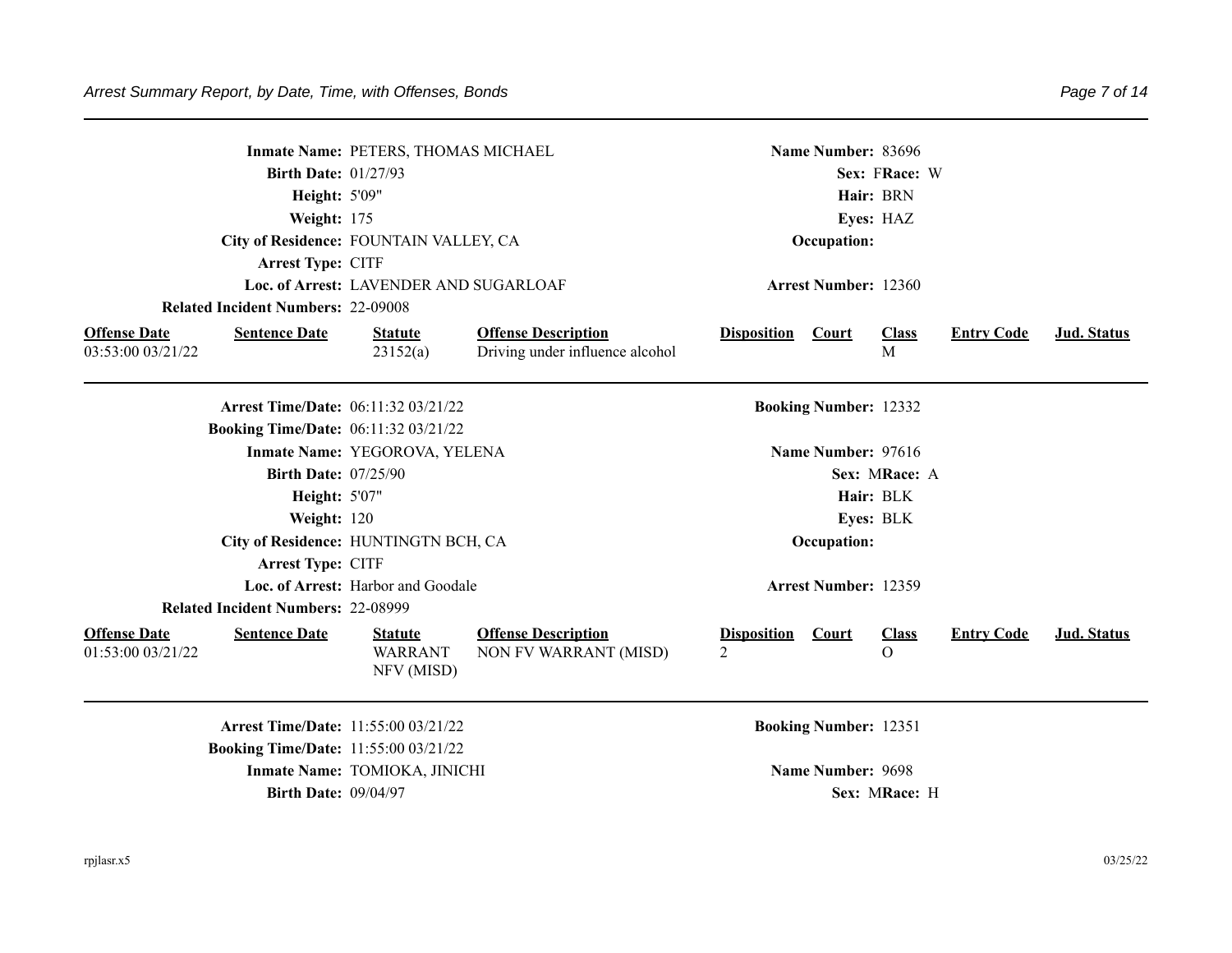|                                                               | <b>Height: 5'09"</b><br>Weight: 190<br><b>Arrest Type: BOOK</b> | City of Residence: SANTA ANA, CA<br>Loc. of Arrest: edinger / harbor |                                                                                                                                                       |                    | Occupation:<br><b>Arrest Number: 12378</b> | Hair: BLK<br>Eyes: BRN           |                   |                    |
|---------------------------------------------------------------|-----------------------------------------------------------------|----------------------------------------------------------------------|-------------------------------------------------------------------------------------------------------------------------------------------------------|--------------------|--------------------------------------------|----------------------------------|-------------------|--------------------|
|                                                               | <b>Related Incident Numbers: 22-09051</b>                       |                                                                      |                                                                                                                                                       |                    |                                            |                                  |                   |                    |
| <b>Offense Date</b><br>11:55:00 03/21/22<br>11:55:00 03/21/22 | <b>Sentence Date</b>                                            | <b>Statute</b><br>10.60.020<br>M (35309)                             | <b>Offense Description</b><br>Pedestrians failed to use crosswalk<br>11364.5(A) HS BUSINESS SELL/ETC DRUG<br>PARAPHERNALIA TO PERSON<br><b>UND 18</b> | <b>Disposition</b> | <b>Court</b>                               | <b>Class</b><br>$\mathbf M$<br>M | <b>Entry Code</b> | <b>Jud. Status</b> |
| 11:55:00 03/21/22                                             |                                                                 | (35353)                                                              | 11377(A) HS M POSSESS CONTROLLED<br><b>SUBSTANCE</b>                                                                                                  |                    |                                            | M                                |                   |                    |
| 11:55:00 03/21/22                                             |                                                                 | <b>WARRANT</b><br>(MISD)                                             | FV WARRANT (MISD)                                                                                                                                     |                    |                                            | M                                |                   |                    |
| 11:55:00 03/21/22                                             |                                                                 | <b>WARRANT</b><br>NFV (MISD)                                         | NON FV WARRANT (MISD)                                                                                                                                 |                    |                                            | M                                |                   |                    |
|                                                               | <b>Arrest Time/Date: 06:08:00 03/22/22</b>                      |                                                                      |                                                                                                                                                       |                    | <b>Booking Number: 12339</b>               |                                  |                   |                    |
|                                                               | <b>Booking Time/Date: 06:05:00 03/22/22</b>                     |                                                                      |                                                                                                                                                       |                    |                                            |                                  |                   |                    |
|                                                               |                                                                 | Inmate Name: PEREZ, LUIS ANTONIO                                     |                                                                                                                                                       |                    | Name Number: 97668                         |                                  |                   |                    |
|                                                               | <b>Birth Date: 10/10/94</b>                                     |                                                                      |                                                                                                                                                       |                    |                                            | Sex: MRace: H                    |                   |                    |
|                                                               | <b>Height: 5'09"</b>                                            |                                                                      |                                                                                                                                                       |                    |                                            | Hair: BAL                        |                   |                    |
|                                                               | Weight: 215                                                     |                                                                      |                                                                                                                                                       |                    |                                            | Eyes: BRO                        |                   |                    |
|                                                               |                                                                 | City of Residence: HAWTHORNE, CA                                     |                                                                                                                                                       |                    | Occupation:                                |                                  |                   |                    |
|                                                               | Arrest Type: CITF                                               |                                                                      |                                                                                                                                                       |                    |                                            |                                  |                   |                    |
|                                                               |                                                                 | Loc. of Arrest: 405 on ramp brookhurst                               |                                                                                                                                                       |                    | <b>Arrest Number: 12366</b>                |                                  |                   |                    |
|                                                               | <b>Related Incident Numbers: 22-09145</b>                       |                                                                      |                                                                                                                                                       |                    |                                            |                                  |                   |                    |
| <b>Offense Date</b><br>06:08:00 03/22/22                      | <b>Sentence Date</b>                                            | <b>Statute</b><br>(35423)                                            | <b>Offense Description</b><br>11364(A) HS M POSSESS UNLAWFUL<br>PARAPHERNALIA                                                                         | <b>Disposition</b> | <b>Court</b>                               | <b>Class</b><br>M                | <b>Entry Code</b> | Jud. Status        |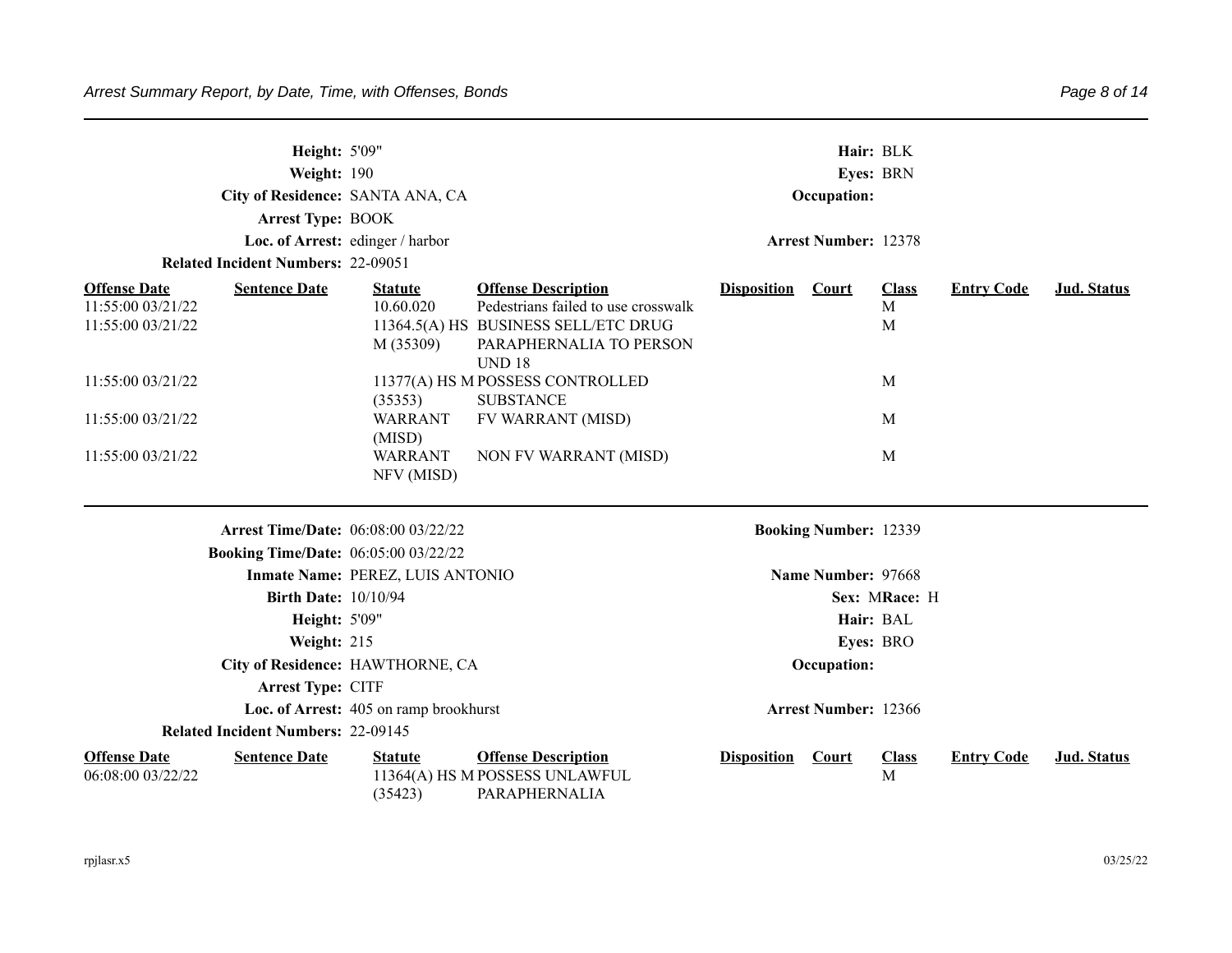|                                                                  | <b>Arrest Time/Date: 07:59:00 03/22/22</b>  |                                                                               |                    | <b>Booking Number: 12347</b> |                   |                   |             |
|------------------------------------------------------------------|---------------------------------------------|-------------------------------------------------------------------------------|--------------------|------------------------------|-------------------|-------------------|-------------|
| <b>Booking Time/Date: 07:27:00 03/22/22</b>                      |                                             |                                                                               |                    |                              |                   |                   |             |
|                                                                  | Inmate Name: HERNANDEZ, ERIK DAVID          |                                                                               |                    | Name Number: 41444           |                   |                   |             |
| <b>Birth Date: 12/27/84</b>                                      |                                             |                                                                               |                    |                              | Sex: MRace: W     |                   |             |
| Height: 6'01"                                                    |                                             |                                                                               |                    |                              | Hair: BRO         |                   |             |
| Weight: 170                                                      |                                             |                                                                               |                    |                              | Eyes: BRO         |                   |             |
|                                                                  | City of Residence: FOUNTAIN VALLEY, CA      |                                                                               |                    | Occupation:                  |                   |                   |             |
| Arrest Type: CITF                                                |                                             |                                                                               |                    |                              |                   |                   |             |
|                                                                  | Loc. of Arrest: 16780 Mount Eden Circle     |                                                                               |                    | <b>Arrest Number: 12374</b>  |                   |                   |             |
| <b>Related Incident Numbers: 22-09153</b>                        |                                             |                                                                               |                    |                              |                   |                   |             |
| <b>Offense Date</b><br><b>Sentence Date</b><br>15:19:47 03/24/22 | <b>Statute</b><br>(35423)                   | <b>Offense Description</b><br>11364(A) HS M POSSESS UNLAWFUL<br>PARAPHERNALIA | <b>Disposition</b> | <b>Court</b>                 | <b>Class</b><br>M | <b>Entry Code</b> | Jud. Status |
| 15:18:35 03/24/22                                                | (35353)                                     | 11377(A) HS M POSSESS CONTROLLED<br><b>SUBSTANCE</b>                          |                    |                              | M                 |                   |             |
|                                                                  | <b>Arrest Time/Date: 14:43:29 03/22/22</b>  |                                                                               |                    | <b>Booking Number: 12337</b> |                   |                   |             |
| Booking Time/Date: 14:43:29 03/22/22                             |                                             |                                                                               |                    |                              |                   |                   |             |
|                                                                  | Inmate Name: PRATT, ALEXANDER JEFFREY       |                                                                               |                    | Name Number: 83210           |                   |                   |             |
| <b>Birth Date: 09/11/88</b>                                      |                                             |                                                                               |                    |                              | Sex: MRace: W     |                   |             |
| <b>Height: 5'07"</b>                                             |                                             |                                                                               |                    |                              | Hair: BRO         |                   |             |
| Weight: 155                                                      |                                             |                                                                               |                    |                              | Eyes: BLU         |                   |             |
|                                                                  | City of Residence: MISSION VIEJO, CA        |                                                                               |                    | Occupation:                  |                   |                   |             |
| <b>Arrest Type: BOOK</b>                                         |                                             |                                                                               |                    |                              |                   |                   |             |
|                                                                  | Loc. of Arrest: 25361 BARENTS, LAGUNA HILLS |                                                                               |                    | <b>Arrest Number: 12364</b>  |                   |                   |             |
| <b>Related Incident Numbers: 21-39875</b>                        |                                             |                                                                               |                    |                              |                   |                   |             |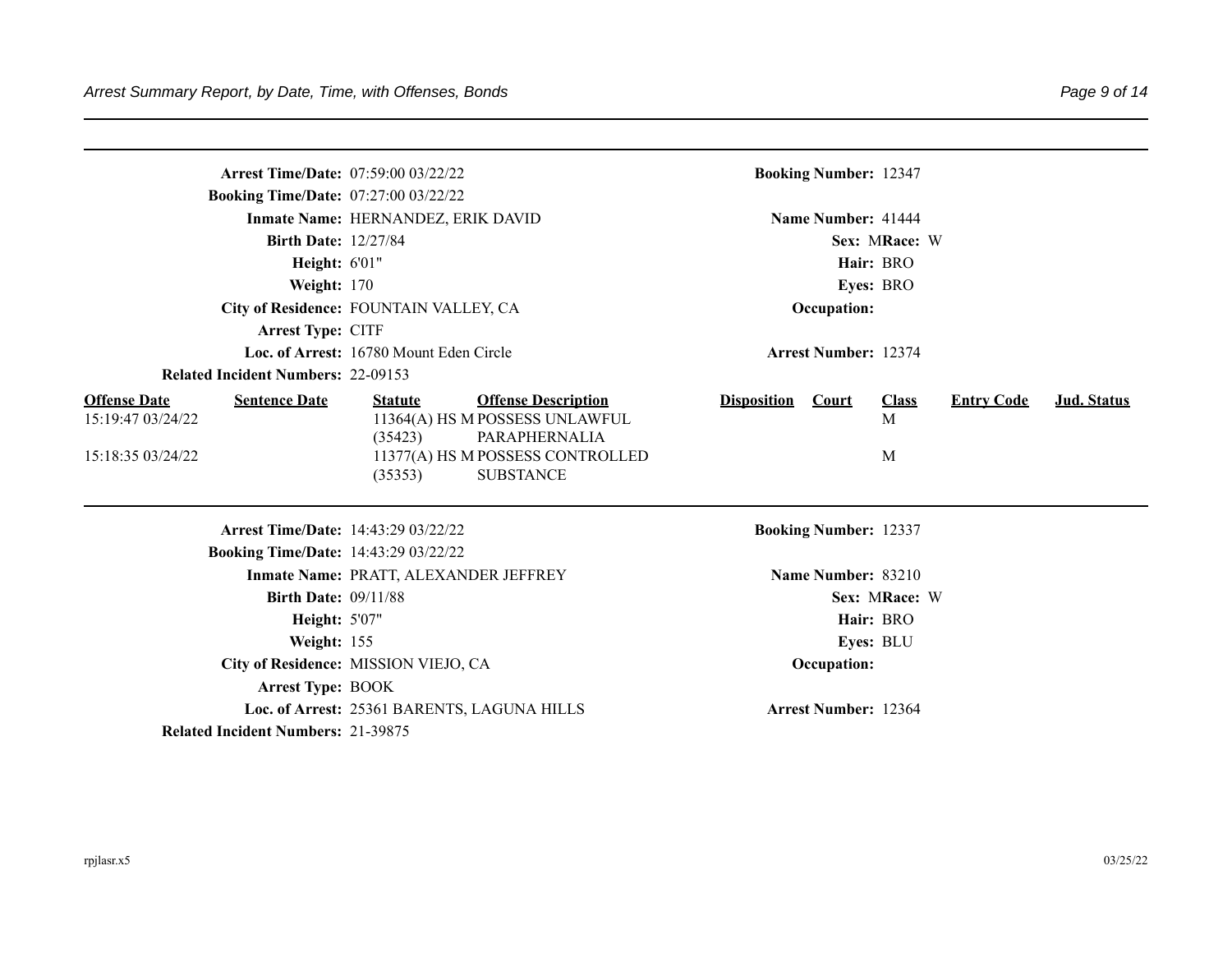| <b>Offense Date</b><br>13:28:00 03/22/22 | <b>Sentence Date</b>                        | <b>Statute</b><br>$487(A)$ PC F<br>(23132) | <b>Offense Description</b><br><b>GRAND</b><br>THEFT:MONEY/LABOR/PROPERT<br>Y  | <b>Disposition</b><br>4 | <b>Court</b>                 | <b>Class</b><br>F | <b>Entry Code</b> | <b>Jud. Status</b> |
|------------------------------------------|---------------------------------------------|--------------------------------------------|-------------------------------------------------------------------------------|-------------------------|------------------------------|-------------------|-------------------|--------------------|
|                                          | <b>Arrest Time/Date: 15:08:36 03/22/22</b>  |                                            |                                                                               |                         | <b>Booking Number: 12338</b> |                   |                   |                    |
|                                          | <b>Booking Time/Date: 15:08:36 03/22/22</b> |                                            |                                                                               |                         |                              |                   |                   |                    |
|                                          |                                             | Inmate Name: FLEISHER, ERIC WAYNE          |                                                                               |                         | Name Number: 10251           |                   |                   |                    |
|                                          | <b>Birth Date: 09/10/75</b>                 |                                            |                                                                               |                         |                              | Sex: FRace: W     |                   |                    |
|                                          | Height: 5'04"                               |                                            |                                                                               |                         |                              | Hair: BRO         |                   |                    |
|                                          | Weight: 115                                 |                                            |                                                                               |                         |                              | Eyes: BLU         |                   |                    |
|                                          | City of Residence: FOUNTAIN VALLEY, CA      |                                            |                                                                               |                         | Occupation:                  |                   |                   |                    |
|                                          | Arrest Type: CITF                           |                                            |                                                                               |                         |                              |                   |                   |                    |
|                                          |                                             | Loc. of Arrest: 18159 Arbor Court          |                                                                               |                         | <b>Arrest Number: 12365</b>  |                   |                   |                    |
|                                          | <b>Related Incident Numbers: 22-09178</b>   |                                            |                                                                               |                         |                              |                   |                   |                    |
| <b>Offense Date</b><br>15:09:20 03/22/22 | <b>Sentence Date</b>                        | <b>Statute</b><br>(35423)                  | <b>Offense Description</b><br>11364(A) HS M POSSESS UNLAWFUL<br>PARAPHERNALIA | <b>Disposition</b>      | Court                        | <b>Class</b><br>M | <b>Entry Code</b> | <b>Jud. Status</b> |
|                                          | <b>Arrest Time/Date: 19:55:00 03/22/22</b>  |                                            |                                                                               |                         | <b>Booking Number: 12341</b> |                   |                   |                    |
|                                          | <b>Booking Time/Date: 19:55:00 03/22/22</b> |                                            |                                                                               |                         |                              |                   |                   |                    |
|                                          |                                             | Inmate Name: JUAREZPADILLA, LEAH TRACY     |                                                                               |                         | Name Number: 97674           |                   |                   |                    |
|                                          | <b>Birth Date: 10/15/94</b>                 |                                            |                                                                               |                         |                              | Sex: MRace: W     |                   |                    |
|                                          | Height: 5'10"                               |                                            |                                                                               |                         |                              | Hair: BAL         |                   |                    |
|                                          | Weight: 155                                 |                                            |                                                                               |                         |                              | Eyes: BLU         |                   |                    |
|                                          | City of Residence: SANTA ANA, CA            |                                            |                                                                               |                         | Occupation:                  |                   |                   |                    |
|                                          | <b>Arrest Type: BOOK</b>                    |                                            |                                                                               |                         |                              |                   |                   |                    |
|                                          |                                             | Loc. of Arrest: 9675 WARNER AVE            |                                                                               |                         | <b>Arrest Number: 12368</b>  |                   |                   |                    |
|                                          | <b>Related Incident Numbers: 22-09255</b>   |                                            |                                                                               |                         |                              |                   |                   |                    |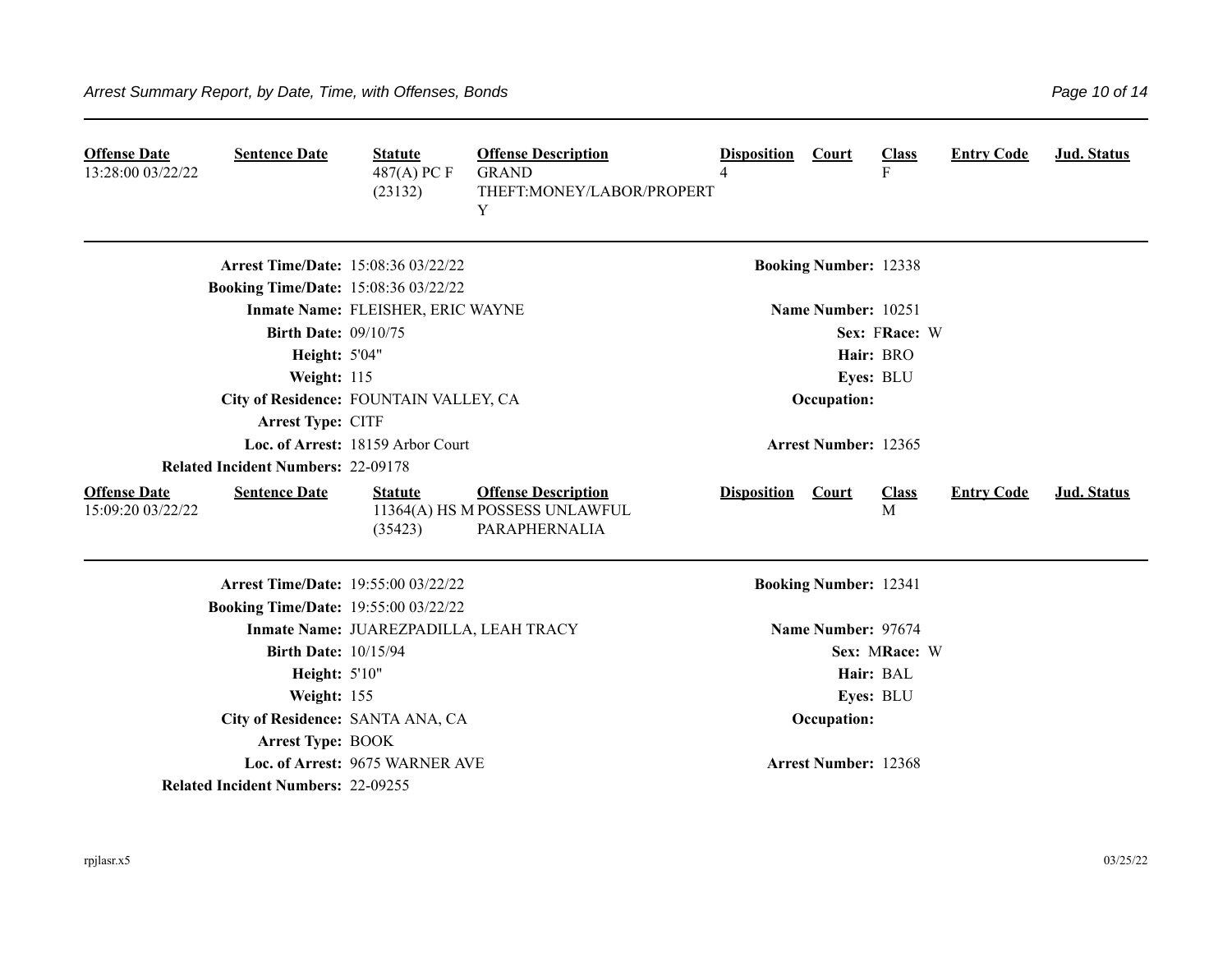| <b>Offense Date</b><br>19:50:00 02/22/22 | <b>Sentence Date</b>                        | <b>Statute</b><br><b>WARRANT</b><br>NFV (MISD) | <b>Offense Description</b><br>NON FV WARRANT (MISD)                           | <b>Disposition Court</b><br>$\overline{2}$ |                              | <b>Class</b><br>$\Omega$ | <b>Entry Code</b> | Jud. Status        |
|------------------------------------------|---------------------------------------------|------------------------------------------------|-------------------------------------------------------------------------------|--------------------------------------------|------------------------------|--------------------------|-------------------|--------------------|
|                                          | <b>Arrest Time/Date: 00:29:00 03/23/22</b>  |                                                |                                                                               |                                            | <b>Booking Number: 12342</b> |                          |                   |                    |
|                                          | <b>Booking Time/Date: 00:29:00 03/23/22</b> |                                                |                                                                               |                                            |                              |                          |                   |                    |
|                                          |                                             | Inmate Name: STASSART, LOREN ALFRED            |                                                                               |                                            | Name Number: 97342           |                          |                   |                    |
|                                          | <b>Birth Date: 06/21/71</b>                 |                                                |                                                                               |                                            |                              | Sex: MRace: A            |                   |                    |
|                                          | <b>Height: 5'04"</b>                        |                                                |                                                                               |                                            |                              | Hair: BLK                |                   |                    |
|                                          | Weight: 143                                 |                                                |                                                                               |                                            |                              | Eyes: BRO                |                   |                    |
|                                          | City of Residence: SANTA ANA, CA            |                                                |                                                                               |                                            | Occupation:                  |                          |                   |                    |
|                                          | Arrest Type: CITF                           |                                                |                                                                               |                                            |                              |                          |                   |                    |
|                                          |                                             | Loc. of Arrest: 11085 WARNERV AVE              |                                                                               |                                            | <b>Arrest Number: 12369</b>  |                          |                   |                    |
|                                          | <b>Related Incident Numbers: 22-09295</b>   |                                                |                                                                               |                                            |                              |                          |                   |                    |
| <b>Offense Date</b><br>00:29:00 03/23/22 | <b>Sentence Date</b>                        | <b>Statute</b><br>(35423)                      | <b>Offense Description</b><br>11364(A) HS M POSSESS UNLAWFUL<br>PARAPHERNALIA | <b>Disposition</b><br>3                    | <b>Court</b>                 | <b>Class</b><br>M        | <b>Entry Code</b> | <b>Jud. Status</b> |
|                                          | <b>Arrest Time/Date: 16:09:00 03/23/22</b>  |                                                |                                                                               |                                            | <b>Booking Number: 12345</b> |                          |                   |                    |
|                                          | <b>Booking Time/Date: 16:09:00 03/23/22</b> |                                                |                                                                               |                                            |                              |                          |                   |                    |
|                                          |                                             | Inmate Name: TRAN, VINCENT                     |                                                                               |                                            | Name Number: 25164           |                          |                   |                    |
|                                          | <b>Birth Date: 06/11/95</b>                 |                                                |                                                                               |                                            |                              | Sex: MRace: W            |                   |                    |
|                                          | Height: 5'11"                               |                                                |                                                                               |                                            |                              | Hair: GRY                |                   |                    |
|                                          | Weight: 190                                 |                                                |                                                                               |                                            |                              | Eyes: BLU                |                   |                    |
|                                          | City of Residence: FOUNTAIN VALLEY, CA      |                                                |                                                                               |                                            | Occupation:                  |                          |                   |                    |
|                                          | <b>Arrest Type: BOOK</b>                    |                                                |                                                                               |                                            |                              |                          |                   |                    |
|                                          |                                             | Loc. of Arrest: 16571 SAN ANDRES ST            |                                                                               |                                            | <b>Arrest Number: 12372</b>  |                          |                   |                    |
|                                          | <b>Related Incident Numbers: 22-09393</b>   |                                                |                                                                               |                                            |                              |                          |                   |                    |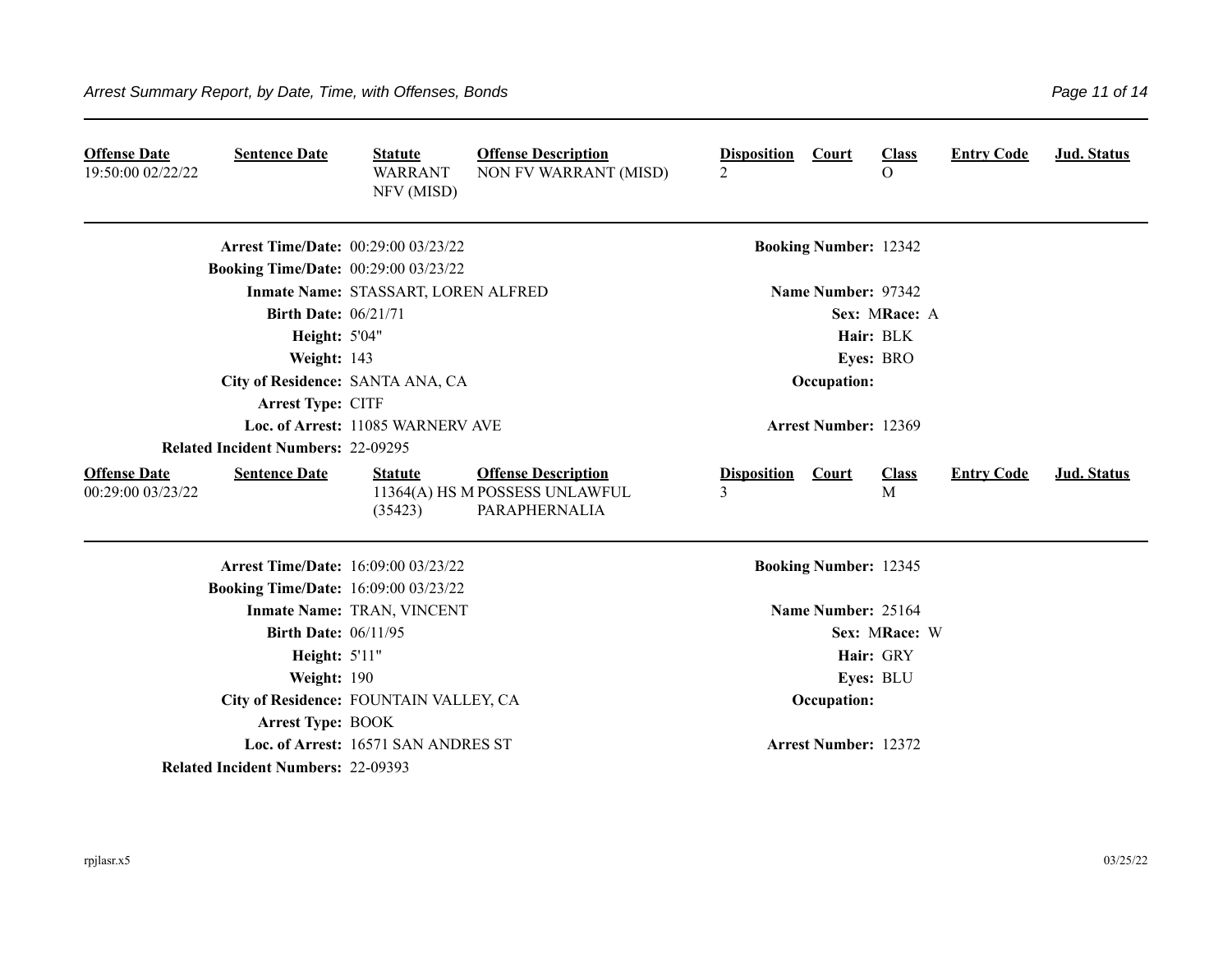| <b>Offense Date</b><br>16:09:00 03/23/22                      | <b>Sentence Date</b>                        | <b>Statute</b><br>(29143)                                 | <b>Offense Description</b><br>594(B)(1) PC F VANDALISM (\$400 OR MORE)                                 | <b>Disposition Court</b><br>4 |                              | <b>Class</b><br>$\mathbf{F}$ | <b>Entry Code</b> | Jud. Status |
|---------------------------------------------------------------|---------------------------------------------|-----------------------------------------------------------|--------------------------------------------------------------------------------------------------------|-------------------------------|------------------------------|------------------------------|-------------------|-------------|
|                                                               | <b>Arrest Time/Date: 00:01:45 03/24/22</b>  |                                                           |                                                                                                        |                               | <b>Booking Number: 12349</b> |                              |                   |             |
|                                                               | <b>Booking Time/Date: 00:01:45 03/24/22</b> |                                                           |                                                                                                        |                               |                              |                              |                   |             |
|                                                               |                                             | Inmate Name: MEAD, ERIC SEAN                              |                                                                                                        |                               | Name Number: 97694           |                              |                   |             |
|                                                               | <b>Birth Date: 07/24/63</b>                 |                                                           |                                                                                                        |                               |                              | Sex: MRace: H                |                   |             |
|                                                               | Height: 6'00"                               |                                                           |                                                                                                        |                               |                              | Hair: BRO                    |                   |             |
|                                                               | Weight: 170                                 |                                                           |                                                                                                        |                               |                              | Eyes: HAZ                    |                   |             |
|                                                               | City of Residence: PLACENTIA, CA            |                                                           |                                                                                                        |                               | Occupation:                  |                              |                   |             |
|                                                               | <b>Arrest Type: BOOK</b>                    |                                                           |                                                                                                        |                               |                              |                              |                   |             |
|                                                               |                                             | Loc. of Arrest: TALBERT/WASHINGTON                        |                                                                                                        |                               | <b>Arrest Number: 12376</b>  |                              |                   |             |
|                                                               | <b>Related Incident Numbers: 22-09456</b>   |                                                           |                                                                                                        |                               |                              |                              |                   |             |
| <b>Offense Date</b><br>01:45:00 03/24/22<br>01:45:00 03/24/22 | <b>Sentence Date</b>                        | <b>Statute</b><br>(35423)<br><b>WARRANT</b><br>NFV (MISD) | <b>Offense Description</b><br>11364(A) HS M POSSESS UNLAWFUL<br>PARAPHERNALIA<br>NON FV WARRANT (MISD) | <b>Disposition</b>            | <b>Court</b>                 | <b>Class</b><br>M<br>M       | <b>Entry Code</b> | Jud. Status |
|                                                               | Arrest Time/Date: 08:44:21 03/24/22         |                                                           |                                                                                                        |                               | <b>Booking Number: 12344</b> |                              |                   |             |
|                                                               | <b>Booking Time/Date: 08:44:21 03/24/22</b> |                                                           |                                                                                                        |                               |                              |                              |                   |             |
|                                                               |                                             |                                                           | Inmate Name: PIMENTEL, FRANKLIN HERNANDEZ                                                              |                               | Name Number: 45441           |                              |                   |             |
|                                                               | <b>Birth Date: 02/27/74</b>                 |                                                           |                                                                                                        |                               |                              | Sex: MRace:                  |                   |             |
|                                                               | <b>Height: 5'08"</b>                        |                                                           |                                                                                                        |                               |                              | Hair: BLK                    |                   |             |
|                                                               | Weight: 165                                 |                                                           |                                                                                                        |                               |                              | Eyes: BRN                    |                   |             |
|                                                               |                                             | City of Residence: COSTA MESA, CA                         |                                                                                                        |                               | Occupation:                  |                              |                   |             |
|                                                               | <b>Arrest Type: BOOK</b>                    |                                                           |                                                                                                        |                               |                              |                              |                   |             |
|                                                               |                                             | Loc. of Arrest: 16475 harbor blvd                         |                                                                                                        |                               | <b>Arrest Number: 12371</b>  |                              |                   |             |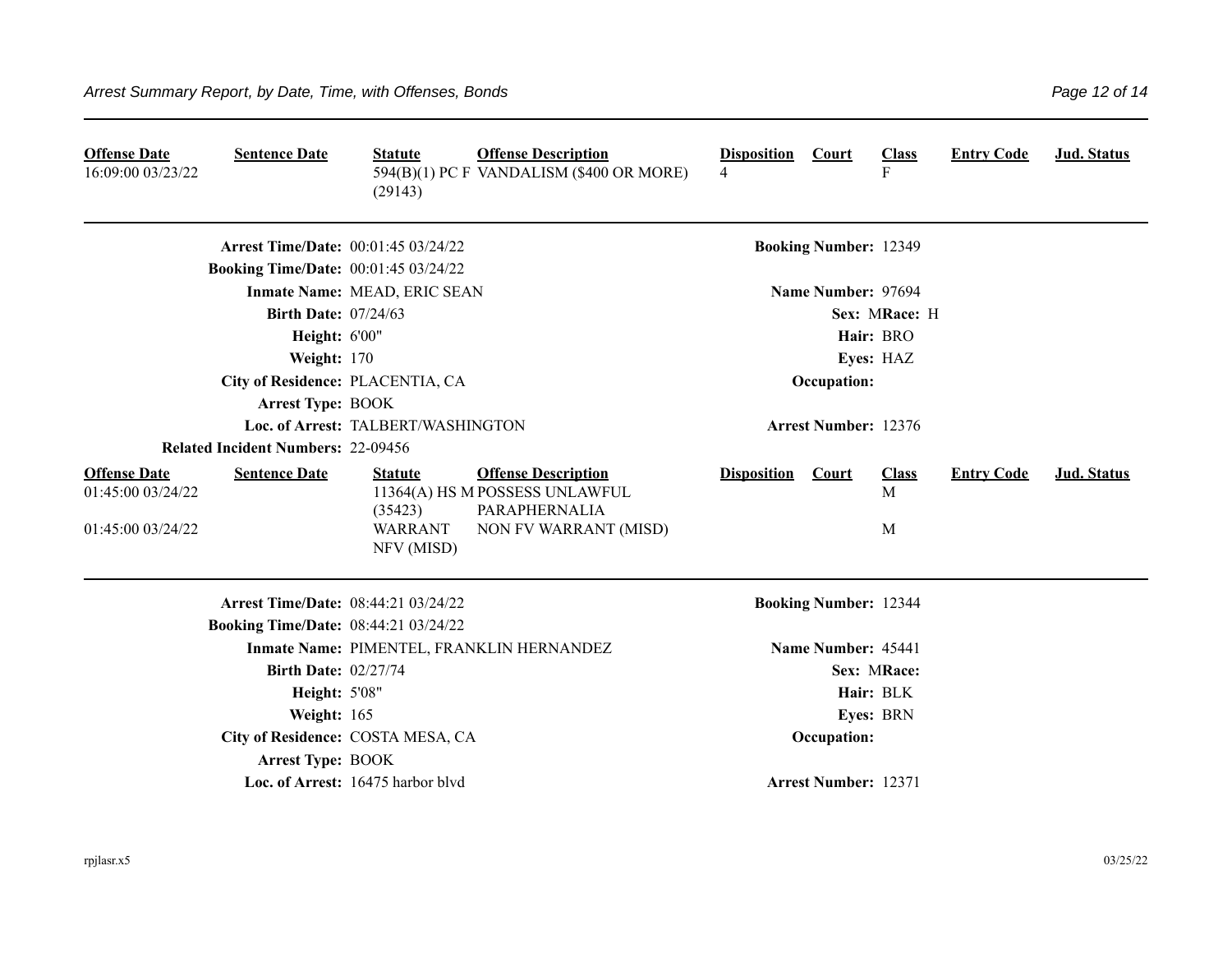| <b>Related Incident Numbers: 22-09472</b>                        |                                             |                                                                     |                              |                              |                   |                   |             |  |  |  |  |
|------------------------------------------------------------------|---------------------------------------------|---------------------------------------------------------------------|------------------------------|------------------------------|-------------------|-------------------|-------------|--|--|--|--|
| <b>Offense Date</b><br><b>Sentence Date</b><br>07:30:00 03/24/22 | <b>Statute</b><br>(32131)                   | <b>Offense Description</b><br>602.1(A) PC M TRESPASS OBSTR BUS OPRN | <b>Disposition</b>           | Court                        | <b>Class</b><br>M | <b>Entry Code</b> | Jud. Status |  |  |  |  |
|                                                                  | <b>Arrest Time/Date: 13:40:52 03/24/22</b>  |                                                                     |                              | <b>Booking Number: 12346</b> |                   |                   |             |  |  |  |  |
|                                                                  | <b>Booking Time/Date: 13:40:52 03/24/22</b> |                                                                     |                              |                              |                   |                   |             |  |  |  |  |
|                                                                  | Inmate Name: FARAG, AHMED I                 |                                                                     |                              | Name Number: 72181           |                   |                   |             |  |  |  |  |
|                                                                  | <b>Birth Date: 01/08/84</b>                 |                                                                     | Sex: MRace: W                |                              |                   |                   |             |  |  |  |  |
|                                                                  | Height: 5'11"                               |                                                                     |                              |                              | Hair: BAL         |                   |             |  |  |  |  |
| Weight: 135                                                      |                                             |                                                                     |                              |                              | Eyes: BLU         |                   |             |  |  |  |  |
|                                                                  | City of Residence: FOUNTAIN VALLEY, CA      |                                                                     |                              | Occupation:                  |                   |                   |             |  |  |  |  |
| <b>Arrest Type: BOOK</b>                                         |                                             |                                                                     |                              |                              |                   |                   |             |  |  |  |  |
|                                                                  | Loc. of Arrest: 17200 NEWHOPE STREET        |                                                                     |                              | <b>Arrest Number: 12373</b>  |                   |                   |             |  |  |  |  |
| <b>Related Incident Numbers: 22-07065</b>                        |                                             |                                                                     |                              |                              |                   |                   |             |  |  |  |  |
| <b>Offense Date</b><br><b>Sentence Date</b>                      | <b>Statute</b>                              | <b>Offense Description</b>                                          | <b>Disposition</b> Court     |                              | <b>Class</b>      | <b>Entry Code</b> | Jud. Status |  |  |  |  |
|                                                                  | <b>Arrest Time/Date: 17:49:43 03/24/22</b>  |                                                                     | <b>Booking Number: 12348</b> |                              |                   |                   |             |  |  |  |  |
|                                                                  | <b>Booking Time/Date: 17:49:43 03/24/22</b> |                                                                     |                              |                              |                   |                   |             |  |  |  |  |
|                                                                  | Inmate Name: MILTON, RALPH GEARLD           |                                                                     | <b>Name Number: 811</b>      |                              |                   |                   |             |  |  |  |  |
|                                                                  | <b>Birth Date: 02/19/65</b>                 |                                                                     |                              |                              | Sex: MRace: W     |                   |             |  |  |  |  |
|                                                                  | Height: 6'01"                               |                                                                     | Hair: BRN                    |                              |                   |                   |             |  |  |  |  |
| Weight: 230                                                      |                                             |                                                                     | Eyes: HAZ                    |                              |                   |                   |             |  |  |  |  |
|                                                                  | City of Residence: GARDEN GROVE, CA         |                                                                     |                              | Occupation:                  |                   |                   |             |  |  |  |  |
| Arrest Type: CITF                                                |                                             |                                                                     |                              |                              |                   |                   |             |  |  |  |  |
|                                                                  | Loc. of Arrest: 17880 Newhope St            |                                                                     |                              | <b>Arrest Number: 12375</b>  |                   |                   |             |  |  |  |  |